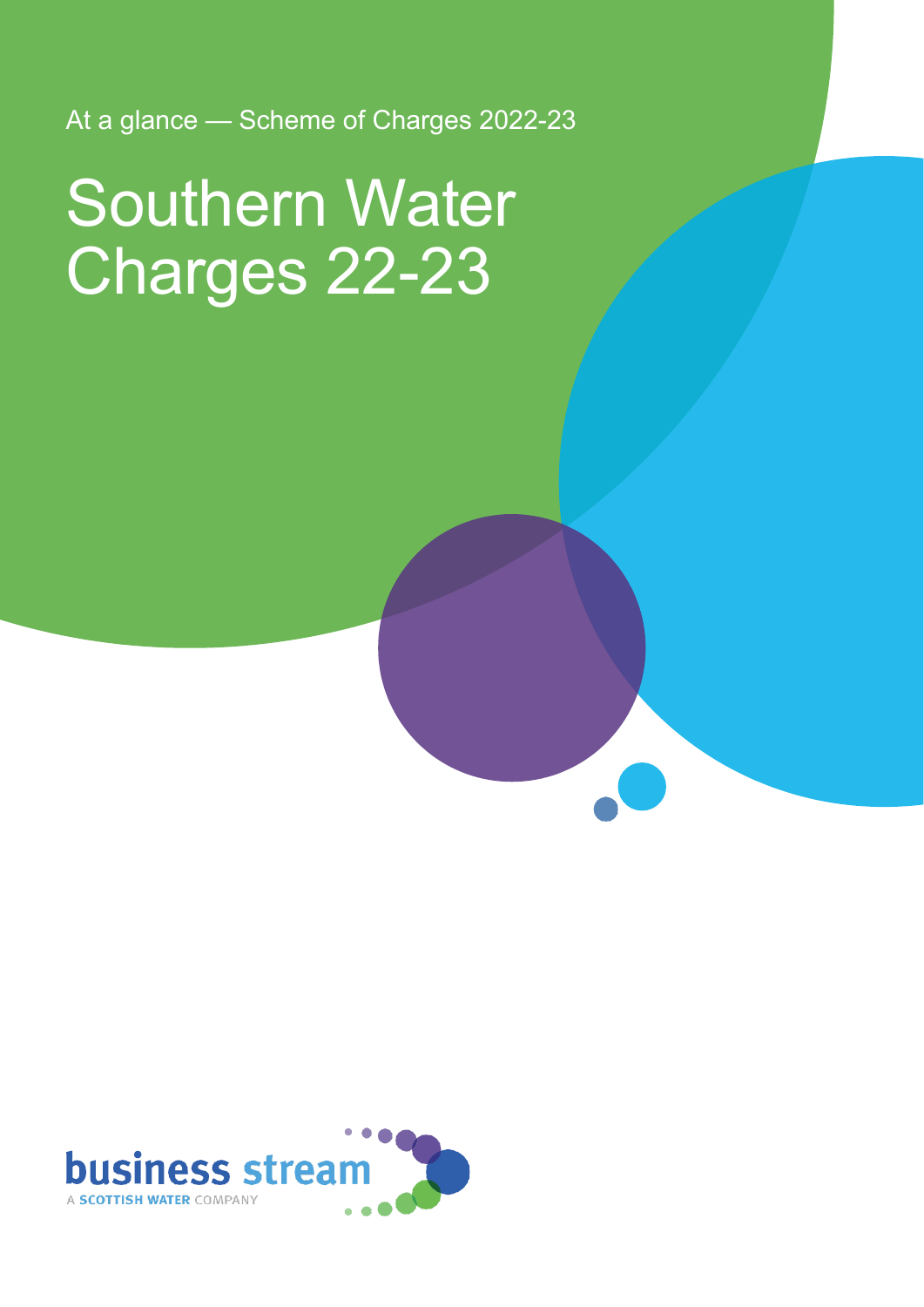#### **Introduction**

This is an at a glance summary of the Scheme of Charges which details the Default Charges applicable to contracted non-household water customers in the Southern Water region for 2022-23.

**The full Scheme of Charges document including full notes and definitions canbe found on our [website.](https://d293gcbh7q7l5y.cloudfront.net/images/uploads/general/BS_charges_statement_-_Southern_2022-23_Final_V1.0.pdf)**

### Water Charges

#### 1.1Measured Charges

| <b>Measured water supplies</b>                                         |            |
|------------------------------------------------------------------------|------------|
| <b>Standard Volumetric tariff</b>                                      |            |
| Unit volume charge - per cubic metre                                   |            |
| Band 1 (0 to 999 cubic metres)                                         | £1.5450    |
| Band 2 (>999 cubic metres)                                             | £1.5904    |
| Fixed charges – per premises – per year                                |            |
| Band 1 (0 to 999 cubic metres)                                         | £51.61     |
| Band 2 (>999 cubic metres)                                             | £203.03    |
| Large User Tariff (sites supplied with > 4,999 cubic metres per annum) |            |
| Large User Tariff fixed charge - per Site - per year                   |            |
| Band 1 (5,000 to 19,999 cubic metres)                                  | £579.35    |
| Band 2 (20,000 to 99,999 cubic metres)                                 | £2,150.20  |
| Band 3 (>99,000 cubic metres)                                          | £17,999.63 |
| Unit volume charge per SPID- per cubic metre                           |            |
| Band 1 (5,000 to 19,999 cubic metres)                                  | £1.5141    |
| Band 2 (20,000 to 99,999 cubic metres)                                 | £1.4293    |
| Band 3 (>100,000 cubic metres)                                         | £1.2611    |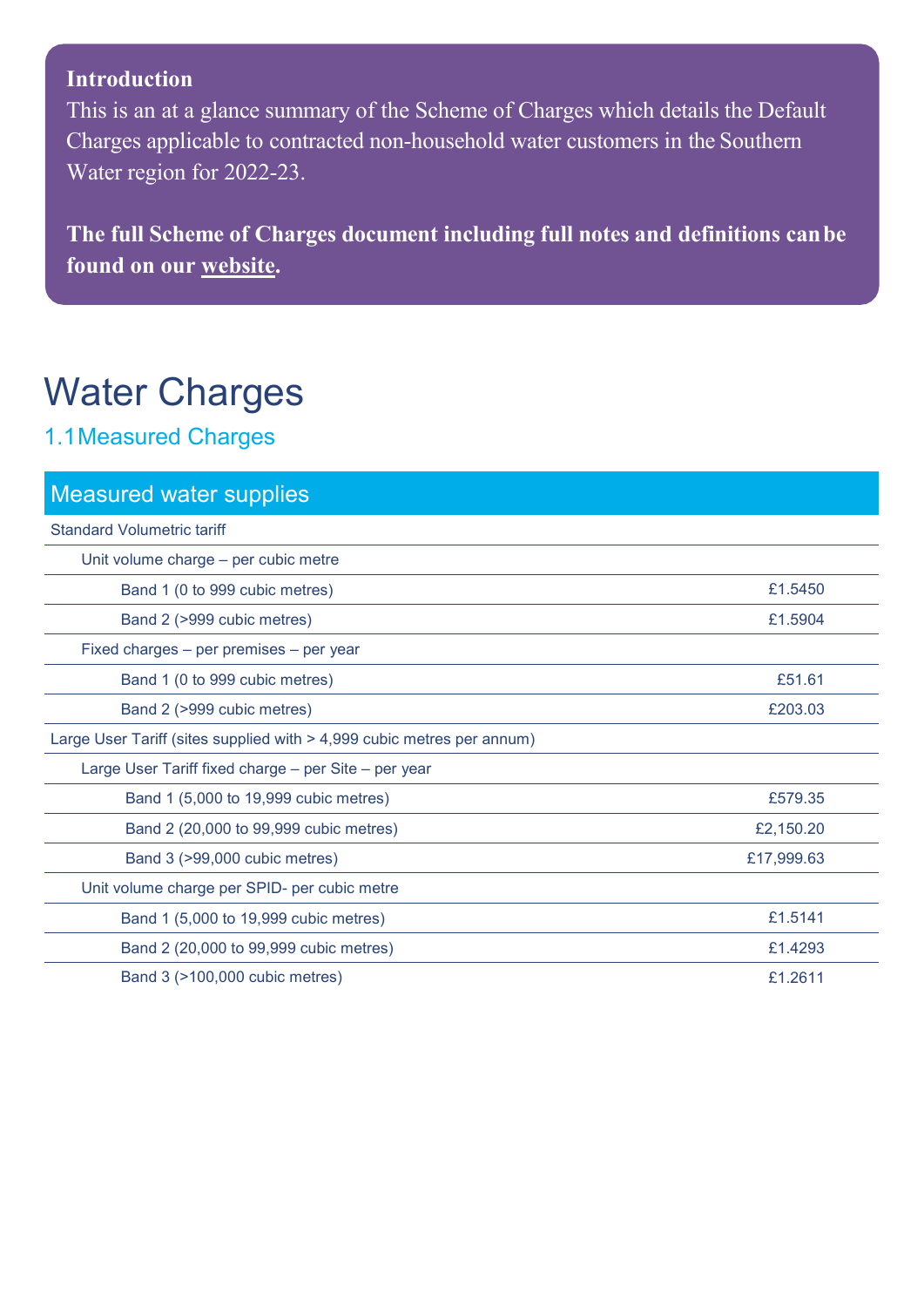| <b>Measured Water Sewerage Services</b>                                                   |            |
|-------------------------------------------------------------------------------------------|------------|
| Charges applicable to Standard Tariff and Large User Tariff                               |            |
| Highway drainage - per meter - charge per year                                            | £11.49     |
| Surface water drainage - per meter - charge per year                                      |            |
| Meter size                                                                                |            |
| Up to 20mm                                                                                | £22.97     |
| 25mm                                                                                      | £91.88     |
| 40 <sub>mm</sub>                                                                          | £183.77    |
| 50 <sub>mm</sub>                                                                          | £229.71    |
| 80mm                                                                                      | £459.42    |
| <b>100mm</b>                                                                              | £597.25    |
| <b>150mm</b>                                                                              | £1,516.09  |
| <b>Standard tariff</b>                                                                    |            |
| Unit volume charge - foul water drainage - per cubic meter                                |            |
| Band 1 (0 to 999 cubic metres)                                                            | £2.2252    |
| Band 2 (1,000 to 4,999 cubic metres)                                                      | £2.1711    |
| Band 3 (5,000 to 19,999 cubic metres)                                                     | £2.1309    |
| Band 4 (>20,000 cubic metres)                                                             | £2.1177    |
| Fixed charge - foul water drainage - per SPID - per year                                  |            |
| Band 1 (0 to 999 cubic metres)                                                            | £7.40      |
| Band 2 (1,000 to 4,999 cubic metres)                                                      | £24.15     |
| Band 3 (5,000 to 19,999 cubic metres)                                                     | £49.05     |
| Band 4 (20,000 to 49,999 cubic metres)                                                    | £303.96    |
| Band 5 (50,000 to 99,999 cubic metres)                                                    | £303.96    |
| Band 6 (>100,00 cubic metres)                                                             | £3,938.91  |
| Large User Tariff (SPIDS returning >99,999 cubic metres per annum to the sewerage system) |            |
| Large User Tariff fixed charge - foul water drainage - per site - per year                | £60,362.98 |
| Unit volume charge - foul water drainage - per cubic metre                                | £1.4777    |
| Fixed charge - foul water drainage - per premises - per year                              | £3,938.91  |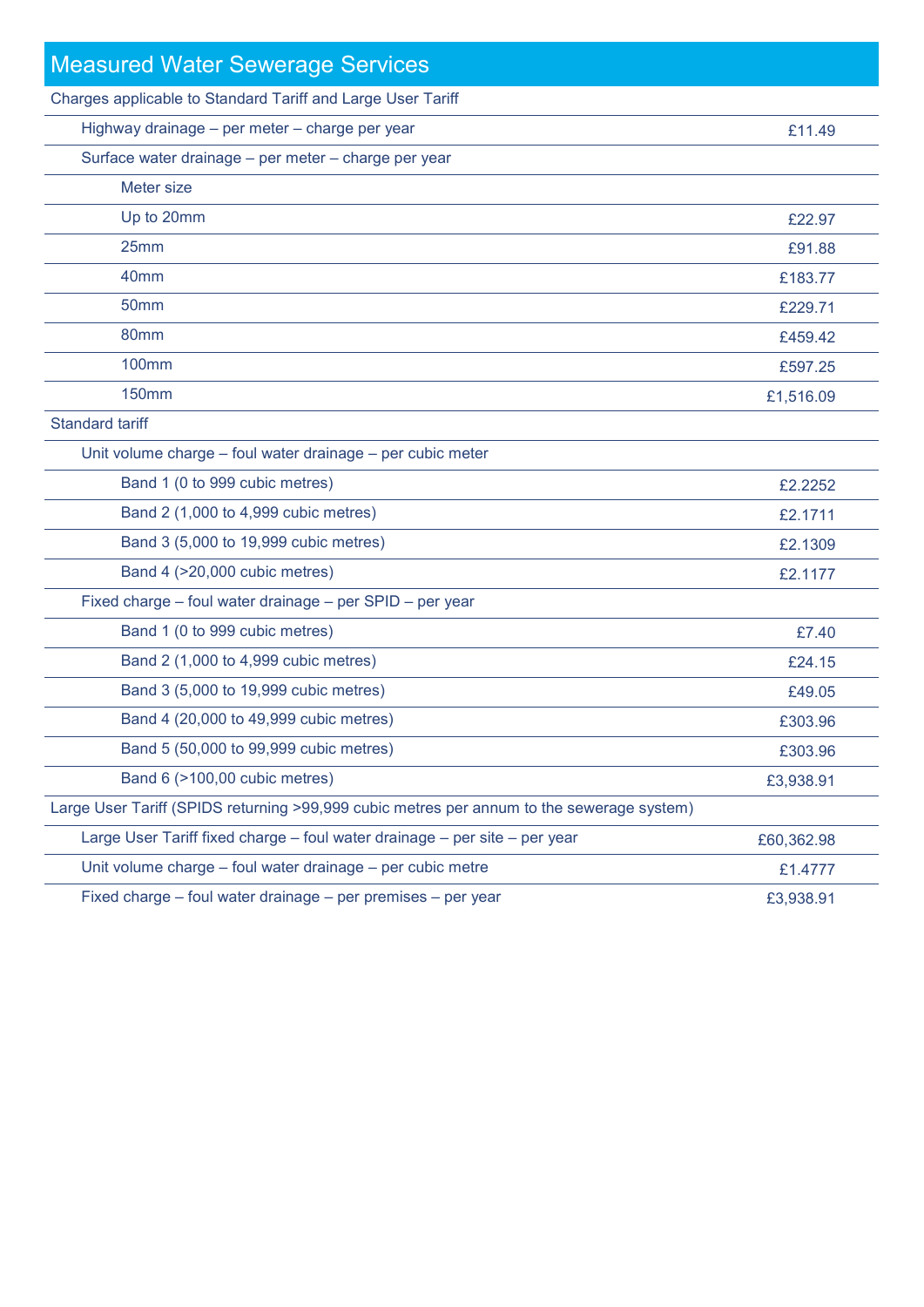#### 1.2Unmeasured Charges

| Unmeasured water supplies                                                    |         |
|------------------------------------------------------------------------------|---------|
| Rateable value charges - per £ rateable value                                | £1.0048 |
| Fixed charge – per year                                                      | £14.08  |
| Water supply minimum charge - per year                                       | £62.31  |
| Supply to premises without rateable value – per year                         | £62.31  |
| Sewerage services - unmeasured water                                         |         |
| Rateable value charge - foul water drainage - per £ rateable value           | £1.2268 |
| Fixed charge – foul water drainage – per year                                | £13.62  |
| Supplies to premises without rateable value – foul water drainage – per year | £245.31 |
| Highway drainage – per meter - per year                                      | £11.49  |
| Surface water drainage - per year                                            | £22.97  |
| Sewerage minimum charge – per year                                           | £99.50  |

#### 1.3Assessed Measured Charges

| <b>Assessed Measured Water Supplies</b>                    |         |
|------------------------------------------------------------|---------|
| Unit volume charge - per cubic metre                       | £1.4736 |
| Fixed charge - per year                                    | £18.00  |
| Sewerage services - assessed measured water                |         |
| Unit volume charge – foul water drainage – per cubic metre | £2.0384 |
| Fixed charge – foul water drainage – per year              | £24.49  |
| Highway drainage charge – per year                         | £11.49  |
| Surface water drainage charge - per year                   | £22.97  |



Full information and details on VAT can be found in the full document [here.](https://d293gcbh7q7l5y.cloudfront.net/images/uploads/general/BS_charges_statement_-_Southern_2022-23_Final_V1.0.pdf)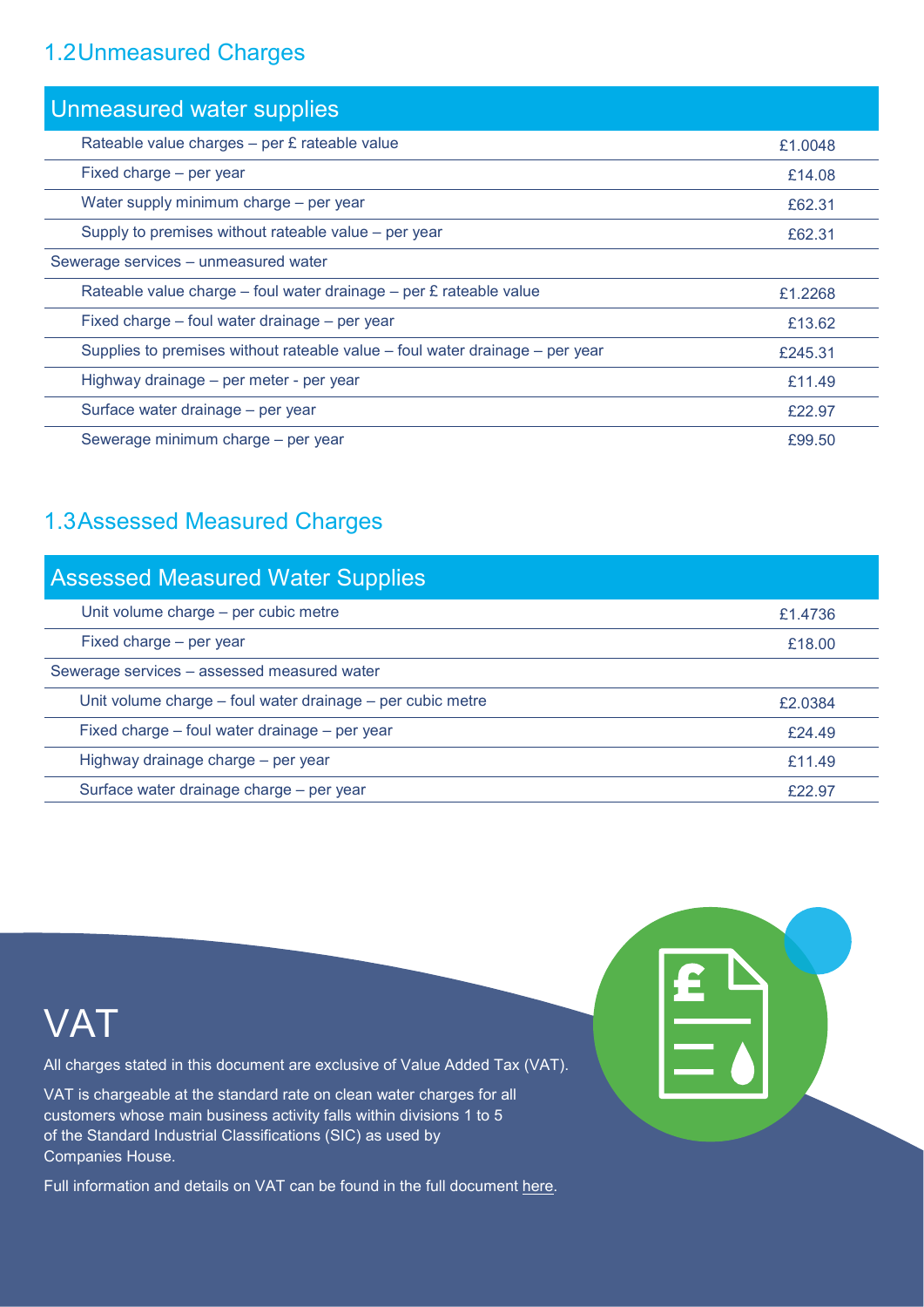#### 1.4Trade Effluent Charges

| <b>Standard Tariff</b>                                                           |            |
|----------------------------------------------------------------------------------|------------|
| Reception and conveyance $- R$ – per cubic metre                                 | £0.5652    |
| Volumetric and primary treatment $- V$ – per cubic metre                         | £0.4782    |
| Marine $- M$ – per cubic metre                                                   | £0.0719    |
| Biological oxidation - B - per cubic metre at standard strength                  | £0.5396    |
| Sludge treatment and disposal $-$ S $-$ per cubic metre at standard strength     | £0.3404    |
| Ammonia (A)                                                                      | £0.0320    |
| Large User Tariff                                                                |            |
| Reception and conveyance $- R$ – per year                                        | £51,020.00 |
| Volumetric and primary treatment $- V$ – per cubic metre                         | £0.4782    |
| Marine $- M$ – per cubic metre                                                   | £0.0719    |
| Biological oxidation $- B -$ per cubic metre at standard strength                | £0.5396    |
| Sludge treatment and disposal $-$ S $-$ per cubic metre at standard strength     | £0.3404    |
| Ammonia (A)                                                                      | £0.0320    |
| Standing charge - applicable to Standard Tariff and Large User Tariff - per year |            |
| Band 1                                                                           | £75.00     |
| Band 2                                                                           | £160.00    |
| Band 3                                                                           | £240.00    |
| Band 4                                                                           | £595.00    |
| Band 5                                                                           | £1,105.00  |
| Band 6                                                                           | £2,090.00  |
| Band 7                                                                           | £4,060.00  |

#### 1.5Miscellaneous Charges

| <b>Water Supply</b>       |        |
|---------------------------|--------|
| Lock-up garage – per year | £29.27 |